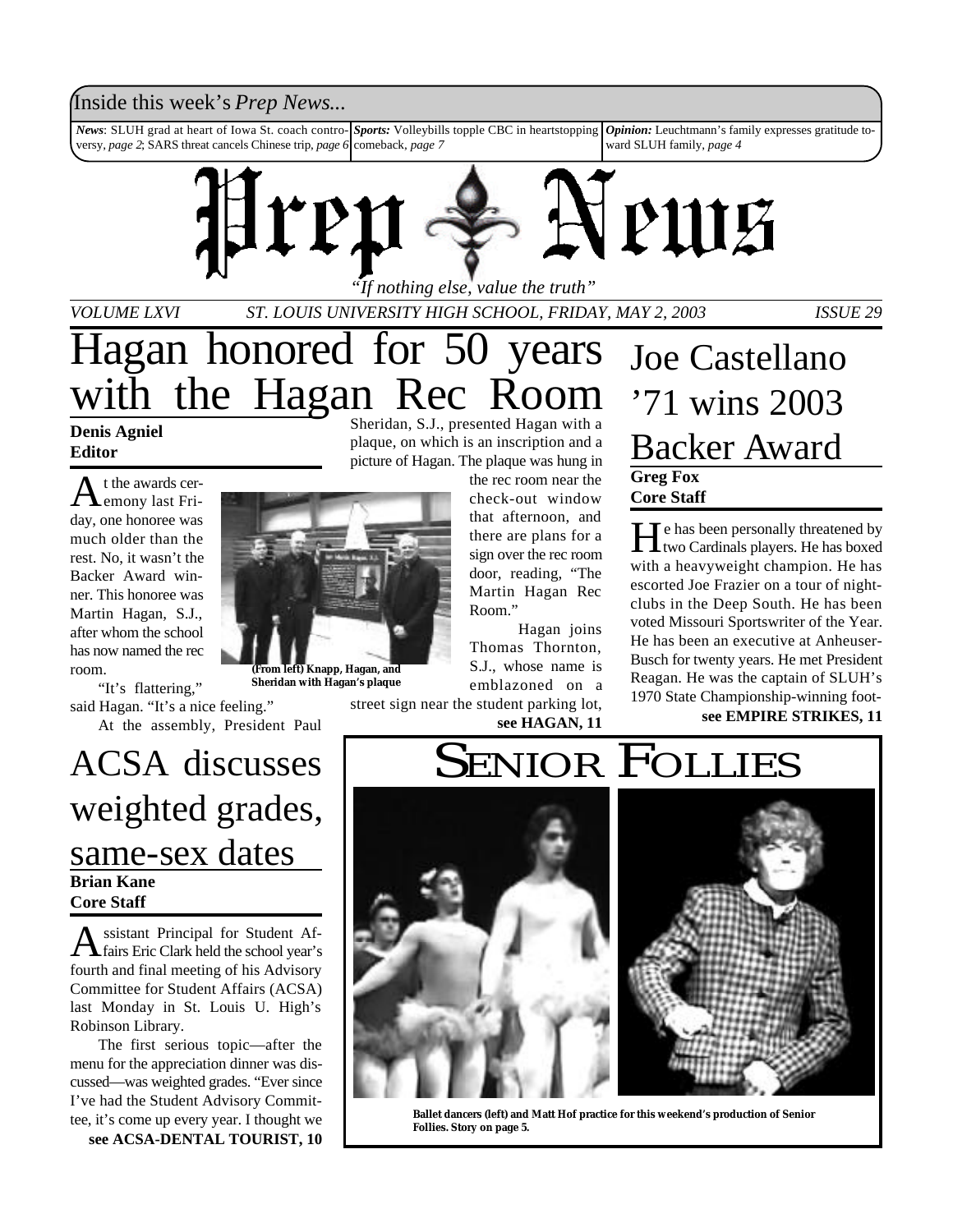

around 2:00 a.m. after bars closed in Co-

"It was a regular night out," Devereaux said in a phone interview Wednesday night. "I live like 30 yards from a popular bar."

 $" I t$ 

 $A f$ ter ap-

### **Tim Piechowski Sports Editor**

This past week, Sean Devereaux,<br>'00, made national headlines when his past week, Sean Devereaux, pictures he took at a party showed Iowa

State men's basketball coach Larry Eustachy drinking and kissing women at a college party.

On the night of Jan. 21, Eustachy, 47, showed up to a party at Devereaux's apartment after the Missouri Tigers had defeated the



lumbia at 1:30.

**Iowa St. Coach Larry Eustachy drinking and kissing women at Devereaux's apartment on Jan. 21.**

Iowa St. Cyclones 64-59 at the Hearnes Center in Columbia, Mo.

Eustachy, along with Mizzou basketball player Josh Kroenke and several members of Eustachy's support staff,

# Awards presented at assembly

### **Dan Sinnett Core Staff**

Let Friday, the whole school congre-<br>gated in the gymnasium to recognize ast Friday, the whole school congre-185 different students for their dedication to various clubs. Ten students were also commended through individual awards.

Bo Purcell was the only junior in the group of ten as he received the Bausch and Lomb Science Award. Paul Baudendistel, Purcell's AP Physics teacher, said that he consulted Charlie Busenhart, Purcell's Accelerated Chemistry teacher, about who should receive the award, and Purcell's name came up.

Baudendistel said, "Bo is conscientious, insightful...everything you want a student to be."

Two awards were given to students for their dedication to service. Matt Shaver accepted the Prudential Spirit of Community Award, and the Archbishop May Service Award was given to Mark Gentry. Both students have given a lot of time and support to the Community Comrise

Program at SLUH.

Denis Agniel received the Principal's Leadership Award. Agniel was aware that he would receive the award because Principal Mary Schenkenberg nominated him for it earlier in the year. Agniel is currently the president of NHS and a *Prep News* editor.

proximately 30 minutes, the crowd Eustachy came with decided to leave. "Assistants urged him to leave, but he

When he did not leave, Eustachy

decided to stay," Devereaux said.

After devoting time and talent to theater and dance for much of his life, Brandon Bieber was given an award by the National Foundation for the Advancement in the Arts specifically for a selection of dances that he choreographed. As part of the award, theatre manager Kathy Whitaker was recognized for being "influential," according to Bieber.

Tom Heafner became the latest recipient of the Dunn-Martel Award, given to the senior who "maintains the high level of scholarship as well as the discipline and commitment of athletic participation." Heafner was captain of both the water polo team and the state champion swim team.

**see AWARDS, 4**

quickly wore out his welcome.

"He started creeping out girls," Devereaux said.

Devereaux noted that Eustachy propositioned a woman for oral sex after

#### **see IOWA, 4**

# Students vote Walsh teacher of the '02-'03 year

### **Alex Sciuto Reporter**

Last Friday, April 25, Suzanne Walsh<br>
received the Faculty Appreciation<br>
award at the all-school award assembly. ast Friday, April 25, Suzanne Walsh received the Faculty Appreciation She is the first woman to win the award.

Walsh, who received her degree from the University of Sydney, teaches macroeconomics and theology classes for seniors. Last semester she also taught sophomores. Walsh has been at SLUH since 2000. For the 2000-2001 and 2001-2002 school years she taught one semester.

Besides teaching, Walsh runs CSP and coaches the Druids rugby club. Under her leadership, CSP has grown to include twenty weekly sites in addition to four monthly sites.

Walsh was overwhelmed at receiving such an award. The duties of the teacher of the year include speaking at the graduation dinner and reading seniors' names at the graduation ceremony.

Walsh said, "Being chosen by the senior class to make the speech is an honor and a privilege."

Pastoral Director Rob Garavaglia calls working with Walsh "a great pleasure." He attributes the expanded CSP program to her enthusiasm and energy.

Rugby player C. J. Baricevic praised her as a great rugby coach: "She's more than a teacher and coach; she is a great friend."

Joe Azar, who went to Europe and will go to Australia with Walsh, said, "She makes everyone around her want to be a better person."

He added, "She's the greatest thing since peanut butter met jelly."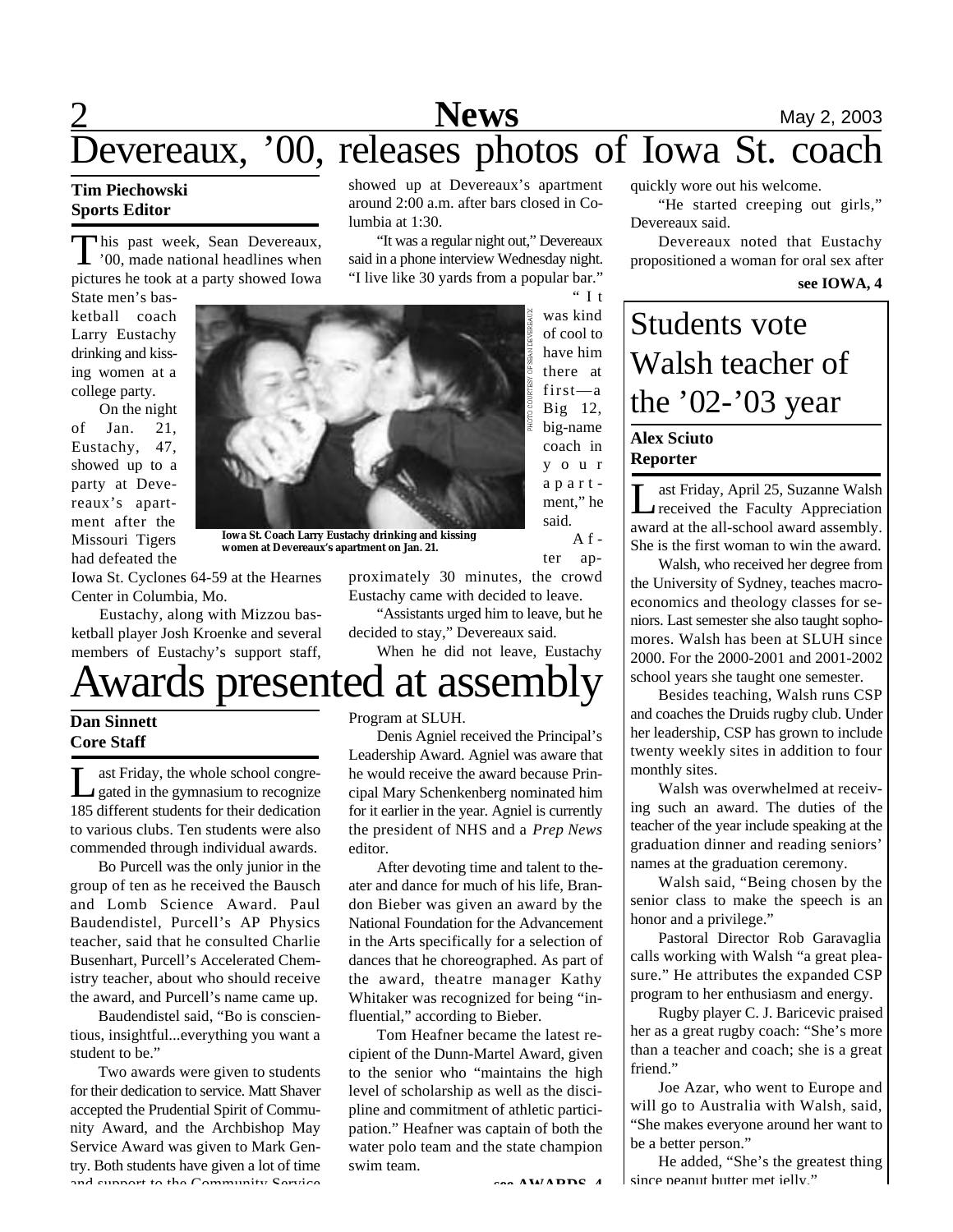# **May 2, 2003 Opinion** 3

# LETTERS TO THE EDITOR

## Bargeon wonders why pro-life/pro-choice debate is discouraged

### To the Editors:

Earlier this year, Ryan Max and I had the idea of printing two articles in the SLUH *Forum*, one that I planned to write in defense of the pro-choice stance on abortion and another defending the pro-life movement. I asked Dr. Schenkenberg if I would be permitted to do so and after a few days she decided that I could. However, we never found anyone to write the pro-life article. Last week we brought up the idea again and Suneal Menzies, president of the Pro-Life Club, enthusicastically agreed to write in defense of the pro-life stance.

However, due to "reservations" on the part of some Jesuit priests here at SLUH, Mr. Aylward, the moderator of the *Forum*, decided that he would not allow us to print the article. A similar situation occurred when the abortion question was removed from the list before the political debate between John Schranck and me (last Nov. 15).

I know that this is a Catholic institution and that my rights have certainly not been infringed upon, but I raise the question, what does anyone have to fear? Thomas Paine wrote, "When opinions are free, either in matters of government or religion, truth will finally and powerfully prevail."

As Catholics claim to know the truth on the issue, why would they have reservations about printing arguments for both sides?

### Naturally, on issues that we feel passionate about, debate excites us and gives us a chance to prove that, in tests of reason, our positions will prevail. We should not only welcome but encourage anyone to call our positions into question, especially when we are as sure as Christians claim to be on the abortion issue. We learn in religion class that faith goes beyond belief and that Christians know that their faith is real. As pro-lifers agree that their stance is the result of and/or a part of their faith, why wouldn't they jump at the chance to debate it?

A few years ago, the pope requested that Stephen Hawking and a group of leading physicists not "inquire" as to what happened before the Big Bang because it is the moment in which God created the universe. If he were sure, as he should be being the leader of the Church, why wouldn't he encourage further research with confidence that his faith will only be further proven correct?

I ask humbly and honestly for a truthful response to my inquiry: have I misunderstood the concept of Christian Faith, or do Christians disagree with Paine that freedom of opinion will ultimately reveal the truth?

Sincerely, Travis Bargeon

### Leuchtmann family responds to support from community

### To the Editor:

I wanted to write to the *Prep News* to let you know that Michael was released from St. Louis University Hospital on April 27. He is recovering at home and getting stronger every day. Our family would like to thank the *Prep News* for reporting Michael's accident accurately and sensitively.

How do we ever thank everyone? We have had so much support from visits to the hospital and our home, phone calls, getwell cards, gifts, masses for Michael, posters with all his classmates' signatures and messages, hugs, and remembering Michael and Megan at the Spring Concert. We thank you and will never

### To the Editor:

Yesterday (April 16), I read, for the first time, the article in your paper concerning the accident my brother Michael was involved in. I felt moved to write and make a couple of comments. First of all, I thank the staff of your paper for reporting on the event in such an accurate and compassionate manner. During my several years working on the yearbook at DeSmet, I was exposed to the occasional careless reporting manner that can go in to some articles from time to time (though I still have the highest respect for most of our work). I thank you for reporting this event to your community in the manner you did.

Secondly, I wanted to express my thanks in this very small way to the SLUH community as a whole. The posters you created, forget all that was done for Michael and our family. It is comforting to know that we are surrounded by friends from SLUH who have Michael in their thoughts and prayers.

Fr. Paul Sheridan has supported our family daily at the hospital. There are no words that can express what he has meant to us during this difficult time. Over the years I would hear Fr. Sheridan say, "We are family." We are so fortunate to be part of the SLUH family.

Thank you all so very much, Lynn Leuchtmann

each and every visitor, the card, and the service at Washington University were all so very kind. My family and I are extremely grateful. I truly believe that God has heard all of our prayers, and they have paid off as he seems to be recovering steadily. Late on Monday (April 14) I felt I should go back to school at Truman University and it was very hard to leave, but it was made easier knowing that so many people back at home care so much. Once again, my deepest thanks to everyone.

Sincerely,

Larry Leuchtmann II

*Editor's note: This letter was recieved via e-mail on Saturday, April 17.*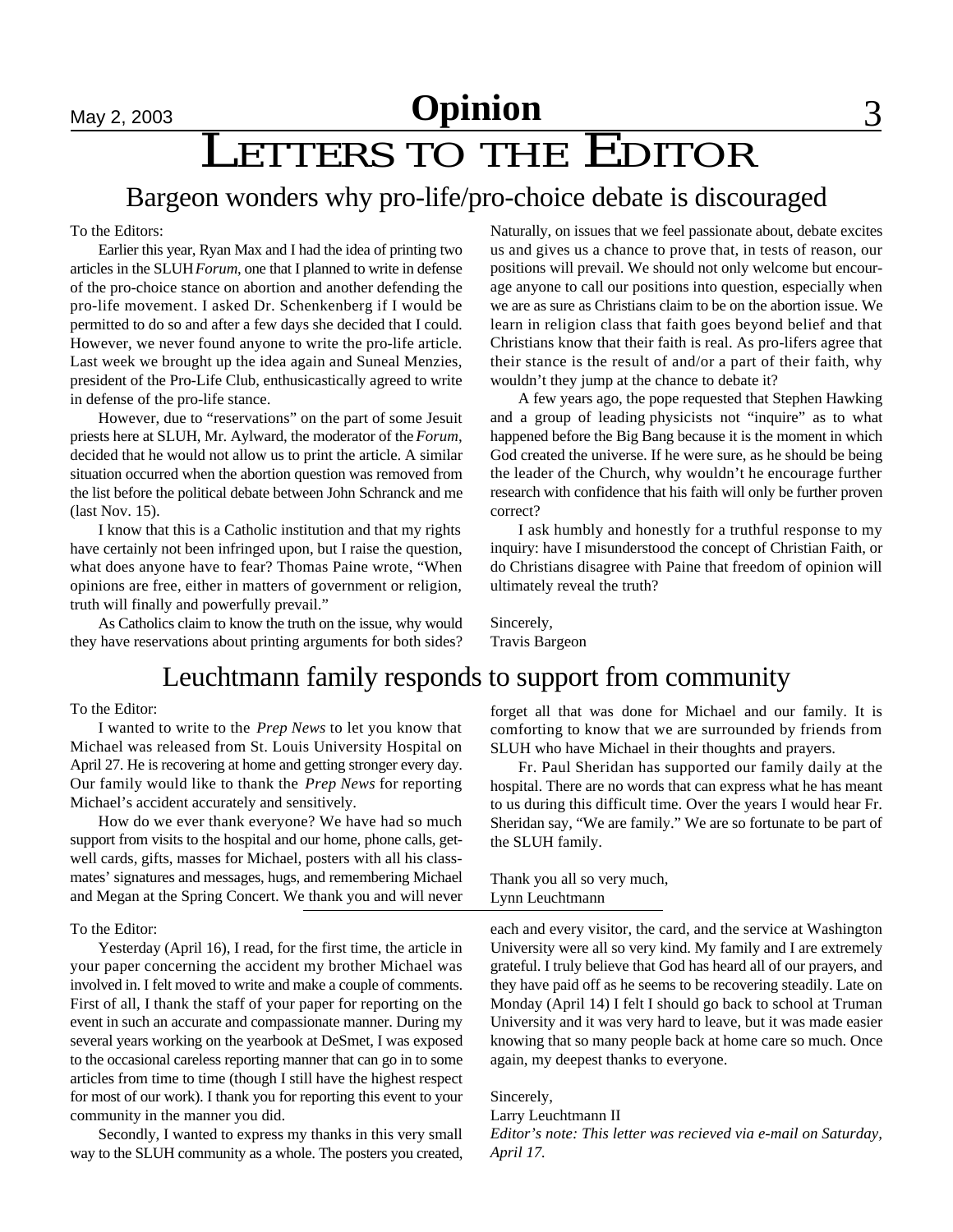# **4** Mews May 2, 2003 AWARDS

### (from 2)

Tom Queathem received the JSEA Award, voted on by the teachers for best exemplifying the Graduate-at-Graduation. This profile includes the graduate meeting the following criteria: open to growth, intellectually competent, religious, loving, and committed to doing justice.

Queathem said, "I was shocked and very, very excited" about winning the award. He attributed the award to a main philosophy of his: "I always try to be happy."

Matt McCarthy took home the Hinck-Hereford award, saying, "I really did not expect to win."

The award is given to a student who has leadership qualities, academic dedication, and plays a varsity sport.

McCarthy cited his being on the varsity soccer team and an NHS officer as the fulfillment of two of the requirements.

As for the academic portion of the award, McCarthy said, "I always do my homework." McCarthy also mentioned IOWA

### (from 2)

she offered him a beer and also became belligerent when one of Devereaux's friends told Eustachy to get his hand off his girlfriend's waist.

Eustachy ended up staying at the apartment until 5 a.m.

"The only people left were two girls, my roommates, and him," Devereaux said, "We were like 'Dude you've got to go,' and called a taxi for him."

Devereaux commented that Eustachy was still slurring his words when he left.

Devereaux said that he did not rush to get his photos developed after the party.

"He called after the party," Devereaux's mother Denise said in a phone interview on Wednesday night, "He was surprised someone of his age and stature would act like that."

"I pretty much laughed it off," Ms. Devereaux said, "(We) thought it would be a good addition to his college scrapbook."

Devereaux said that his decision to go public with the pictures was two fold.

how he believed that "there are a lot of people that (fit the criteria)."

The Mac Boland was given to Mike Smallwood, who was sick for only the third time in his high school career on the day of the awards' assembly. He heard that he received the award from theatre teacher Kathy Whitaker, who called his house to tell him about the award.

"I didn't remember what award it was; I really didn't know what it was for," said Smallwood. "Once I figured out what it was for, I thought it was pretty cool." The Mac Boland award goes to an otherwise unheralded senior who has fostered unity and spirit among his classmates.

Smallwood has been involved in theatre extensively, winning the Golden Hammer earlier this year, which is given to the senior who has participated in stage crew for the most Dauphin Players productions. Smallwood also was manager of the wrestling team for four years and wrote wrestling articles for the *Prep News*.

"I've always been a supporter of ev-

First, he was embarrassed that Eustachy had acted so inappropriately, and secondly because one of his friends and her parents urged him to go to the press with the photos.

"Her parents are Iowa fans; Iowa St. is their rival," Devereaux said.

Devereaux contacted the Des Moines *Register*, Iowa's largest newspaper, in early March, and asked if they were interested in the photos. After looking at the photos, staff writer Tom Witosky spoke with Devereaux in mid-March.

"(Witosky) took me and a friend out for dinner," Devereaux said.

At the dinner they discussed the photos and what happened at the party that night.

The pictures and story appeared in the Des Moines *Register* on Monday, April 28. Devereaux was not paid for supplying the photographs.

"He called me on Sunday, and told me the story was going. I said 'okay,' not thinking that the story would make headlines," Devereaux said.

erything we do here. I try to go to games. I go to theater stuff; I go to anything," Smallwood said. "I think everybody around has something they're good at and I think it is nice that we can appreciate each other and each other's talents."

C.J. Baricevic received the Ed Hawk award, which is given to a "senior who, through his love and dedication to St. Louis University High, and through his example of working and giving, was most able to influence his class toward success by cooperation and unity." This award was voted on by the students. Jon Cavins, who voted for Baricevic, believes "he encompasses all of the (criteria)." Cavins continued, "(Baricevic) goes above and beyond to make people feel comfortable."

If you're trying to figure out what it feels like to win an award you could turn to McCarthy: "It was one of the greatest feelings I ever had because I stood up and the senior class was cheering for me, standing on their feet," said McCarthy. "It was a pretty amazing feeling."

 Since the story broke, Devereaux has given several interviews regarding the party and the pictures. Earlier this week he was interviewed by the Washington *Post*, appeared on Fox 2 St. Louis, and has been called by several radio shows.

"My reaction was 'Sean's in the paper, that goofball.' His aunt called me and said 'Look at him, he didn't even get his hair cut before he went on TV,'" Ms. Devereaux said.

Since the Washington *Post* interview, Devereaux has declined to do further interviews. He received approximately one hundred pieces of hate e-mail between Tuesday and Wednesday from Iowa St. fans.

"Our family lawyer told me to cool it down," Devereaux said.

Devereaux subsequently declined to be interviewed by the Associated Press.

On Wednesday Iowa St. athletic director Bruce Van De Valde recommended that Eustachy be terminated; however, Eustachy is on leave until a hearing is set regarding the matter.

"I didn't intend for (Eustachy) to get  $\overline{c}$  deventured. The conclusion of  $\overline{c}$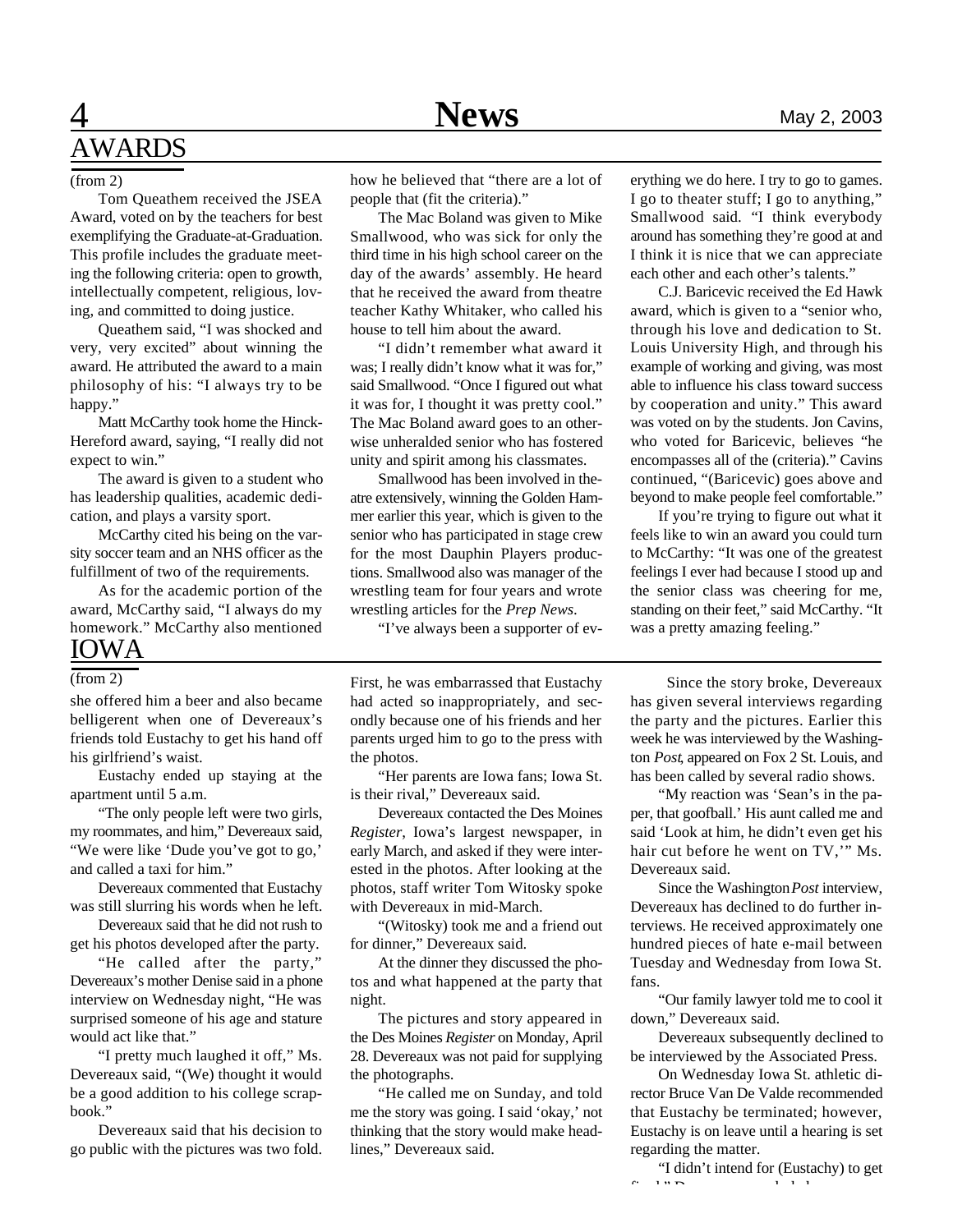# May 2, 2003 **News** 5 Rock 'em Sock 'em Robots adopt highway *Club will maintain half-mile stretch of Highway 40*

### **Brian Fallon Core Staff**

If you have traveled east or west<br>on Interstate 64 recently, you might f you have traveled east or west have noticed the St. Louis County Adopta-Highway sign with SLUH printed on it, along with the name of one of SLUH's student clubs: the Rock 'em Sock 'em Robots Club. Instead of getting together merely to rock and sock robots, the club decided to branch out into service in order to give back to the community.

"The Adopt-a-Highway thing was a way to actually try and do something rather than just have meetings and pass out candy," said Rock 'em Sock 'em Robots president junior Tom Martin.

The club's area to keep up includes the landscape surrounding Highway 40 from Hanley Road to Interstate 170. Plans for cleanup include a barbecue and cleanup day, where members will work at their

# Stage is set for Follies

### **J.R. Strzelec Reporter**

If you only see one Follies this year, this<br>should be the one," said Jeff Harrison, should be the one," said Jeff Harrison, Senior Follies Director.

Once again, the seniors of St. Louis U. High have come together to lovingly and intelligently parody themselves and their teachers. Under the helm of Harrison, '75, the class has assembled a series of skits, special announcements, and musical numbers to amuse and entertain their classmates and friends.

Of course, the seniors have been mocking life at SLUH for almost four years, but now they get to do it on a stage while charging people money to watch. Cynicism and profit—the true SLUH spirit.

Harrison gave the cast a crash course in theatre performance and turned a motley group of scripts and performances into a show with only five days of full-cast (this term is used liberally) rehearsal.

site and then return to SLUH, or possibly Martin's house, for a barbecue. Martin added, "We were looking for



**The club's new sign between Hanley and the Innerbelt, on westbound 40.**

something that would give us publicity while giving back to the community."

After its creation at the beginning of

In a matter of days, the seniors and Harrison had to stage every act in the show, and then they had to figure out how to fit it all together. Some of the performers (particularly those of the missing-car persuasion) are in as many as half of the acts in the show.

As always, the contents of the show are being kept under wraps as much as possible, but one can expect the traditional ballet number as well as a tearyeyed closing song.

Though the process has been tedious, "The tremendous challenge of working with the diverse, energetic, and otherabled members of the class of 2003 has been an experience I shall never forget," said Harrison.

Senior Follies '03 is Saturday and Sunday at 7:30 p.m. Tickets are going fast. As of this printing, the main seating area has been sold out, leaving only loge seating available. The show will, of course, be the best Follies this year.

this school year, the club has not been that active, having only a few meetings to get people involved and interested.

> Although 80 students signed up as members of the club, Martin admitted, "There are only a few active members at the moment."

> "We felt that Adopt-a-Highway would be something where we won't have to be involved every day, and it will be good publicity for the club, where people can see (the sign) and say, 'Hey that's cool, SLUH's doing something.' So not only for our club, but for the school as a whole," said Martin.

> Vice president of the Rock 'em Sock 'em Robots junior Pat Lyons was pleased that the sign was a reality. He explained: "I'm really glad

Tom got his sign—it's all he's talked about since September. Now maybe he'll talk about something else."

# Policy changed for prom buses

### **Geoff Brusca Editor**

Le last week Assistant Principal for<br>Student Affairs Eric Clark announced ate last week Assistant Principal for that students would not be allowed to ride party buses to prom, publicizing a policy the school has had since the 1999 prom. Many students had no idea that taking party buses to prom was a violation of school policy.

The rule was put in place immediately following a 1998 incident in which students arrived in a party bus drunk and carried open alcohol containers off the bus.

"You can get drunk in a limo, you can get drunk in a car, even, but we felt that peer pressure (was more of a factor) on a bus. You've got all your friends there," said Clark.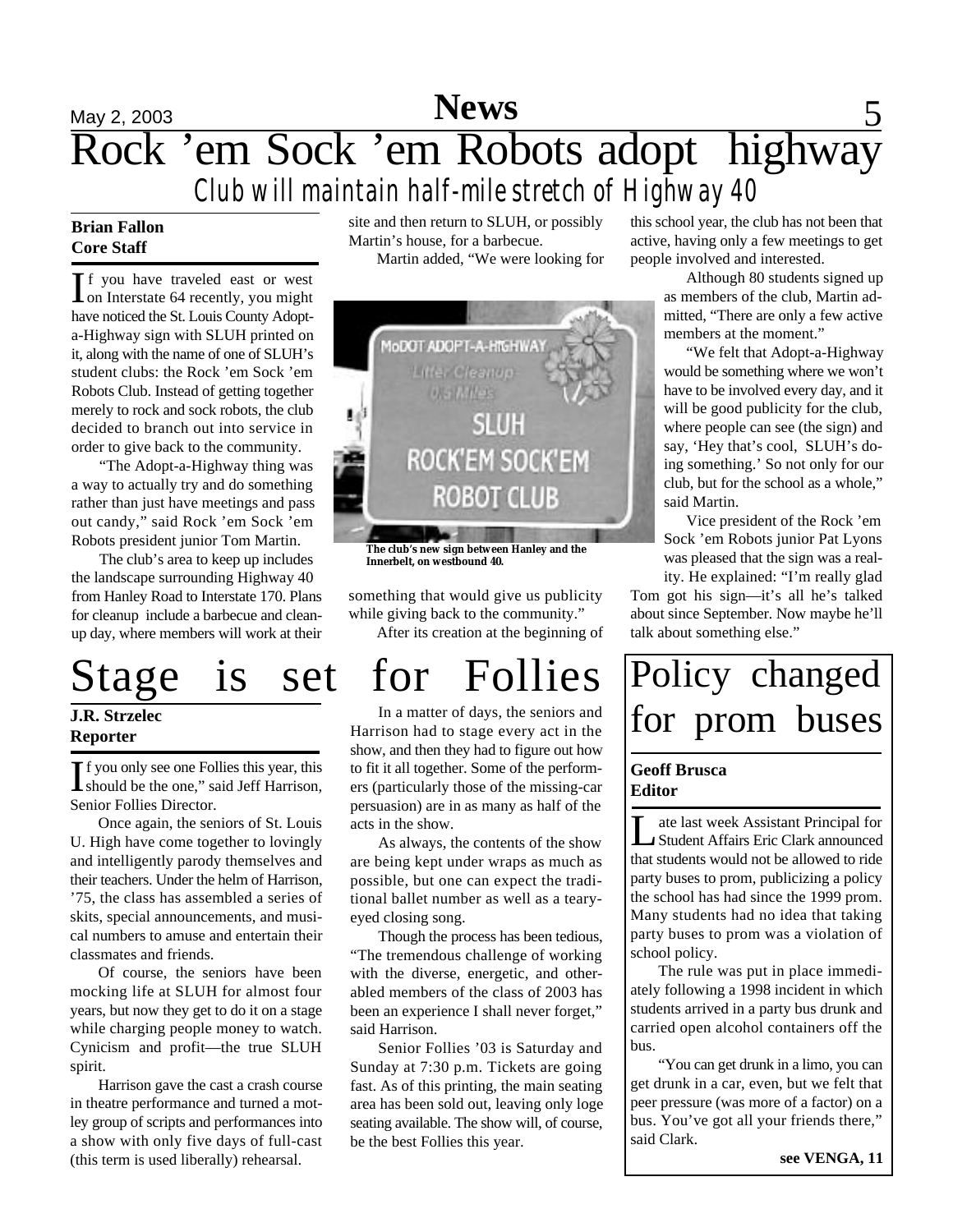$6$  Mews May 2, 2003 SARS scare stops Chinese Club Beijing trip *Tai will try to reschedule trip for summer '04*

### **Jonathan Kim Core Staff**

Due to the outbreak of severe acute<br>
respiratory syndrome (SARS) in<br>
China, St. Louis University High's 16ue to the outbreak of severe acute respiratory syndrome (SARS) in day trip to China in June has been cancelled.

SARS is an atypical pneumonia which has unknown origins; preliminary observations indicate that the disease is capable of spreading through close contact. Originally reported on Feb. 10, 2003, by Chinese health officials, SARS has quickly spread, causing the World Health Organization (WHO) to issue emergency travel advisories and global health alerts.

Currently, SARS has spread to Vietnam, Canada, Singapore, and Hong Kong, resulting in quarantines, school closings, and international screenings. According to the WHO website, through April 28 there have been 5050 cases of SARS infections. These cases have caused 321 deaths.

Amidst international turmoil, the WHO's April 4 travel advice "recommends that persons traveling to (the) Hong Kong Special Administrative Region and Guangdong Province, China, consider postponing all but essential travel" and requests that international travelers be screened when departing from affected areas because SARS is communicable through close contact.

About a month and a half after the initial reports of SARS in China, Chinese teacher Ching-Ling Tai still had a "waitand-see policy" regarding the planning of the trip and the development of the disease. Because the WHO and the U.S. Centers for Disease Control and Prevention (CDC) were tirelessly attempting to contain the disease, Tai hoped that in "two months...the danger (would) disappear." But she warned that she would cancel the trip if SARS still posed a threat in May.

Unfortunately, Tai officially cancelled the trip yesterday after the Chinese Health Ministry reported an increase of confirmed cases of SARS on April 20.

"There were no cases in Bejing until April 20," stated Tai. "So, originally, the trip wasn't going to visit the affected areas in China, Hong Kong, or the Guangdong Province, so the trip wouldn't be affected.

Now, they have reported cases in Beijing and have fired the Beijing mayor and the Chinese health minister, and this was the deciding factor for cancelling the trip."

Although the trip was cancelled for this year, Tai has already planned on rescheduling the trip to June 2004. The current Northwest Airlines policy is such that students cannot get a refund for their airplane tickets; however, Tai promised "to try (her) best to reschedule the trip without the \$100 penalty."

"The ticket is usable through 2003, but it is impossible for us to reschedule a trip in that time period," said Tai. But she hopes the airline will understand the limitations of the school schedule and change without penalty to next summer. For those who already made the full payment for the trip, Tai will refund the final payment of \$1600 so that everyone would have a starting balance of \$1250 and a plane ticket for next year's trip.

"I am really disappointed; I am sure (the trip) would have taken my breath away," junior Frank Havlak said.

Charlie Hall reflected, "Now I guess I have to find a job."

# Senior Naylor advances to semis at National Shakespeare Competition in New York City

### **Matt Hoffman Editor in Chief**

 $S$  uit the action to the word, the word to the action, with this special obser- $\bigcup$  the action, with this special observance, that you o'erstep not the modesty of nature."

Senior Alan Naylor attempted to follow this advice from Shakespeare's *Hamlet* in his quest to vanquish the competition at the National Shakespeare competition in New York. Unfortunately, Naylor was eliminated as a semifinalist.

Naylor advanced to the competition in New York after winning the local branch of competition. The winners of each of the 58 branches across the United States advanced to the National Compe-

tition as semifinalists. The competition whittled the group into ten finalists. From that group, a winner and two runners-up were selected. The winner received a chance to study at Oxford University over the summer.

Because of another competition, Naylor arrived in New York at 1:00 a.m. the day of the competition, which began at 8:00 a.m. Naylor denied sleep deprivation as a possible cause of his failure to advance into the final round.

"I was happy with my performance and happy with the experience," he said. "I learned a lot about show biz and what it means to take rejection even though you put in a lot of work. You can be the best person and still not win, and you just have

to accept that."

In addition to the competition, the contestants were taken on a cruise around Manhattan, which featured dancing and a DJ.

"By the end of the day...it seemed like I'd known (the other contestants) forever," said Naylor.

English teacher Chuck Hussung, who attended the event, said, "It was a great opportunity. I was pleased for Alan that he got to go."

In the future, Hussung plans on improving the number and quality of SLUH contestants. However, Hussung said this task may prove daunting because "marketing is not really (my) gift."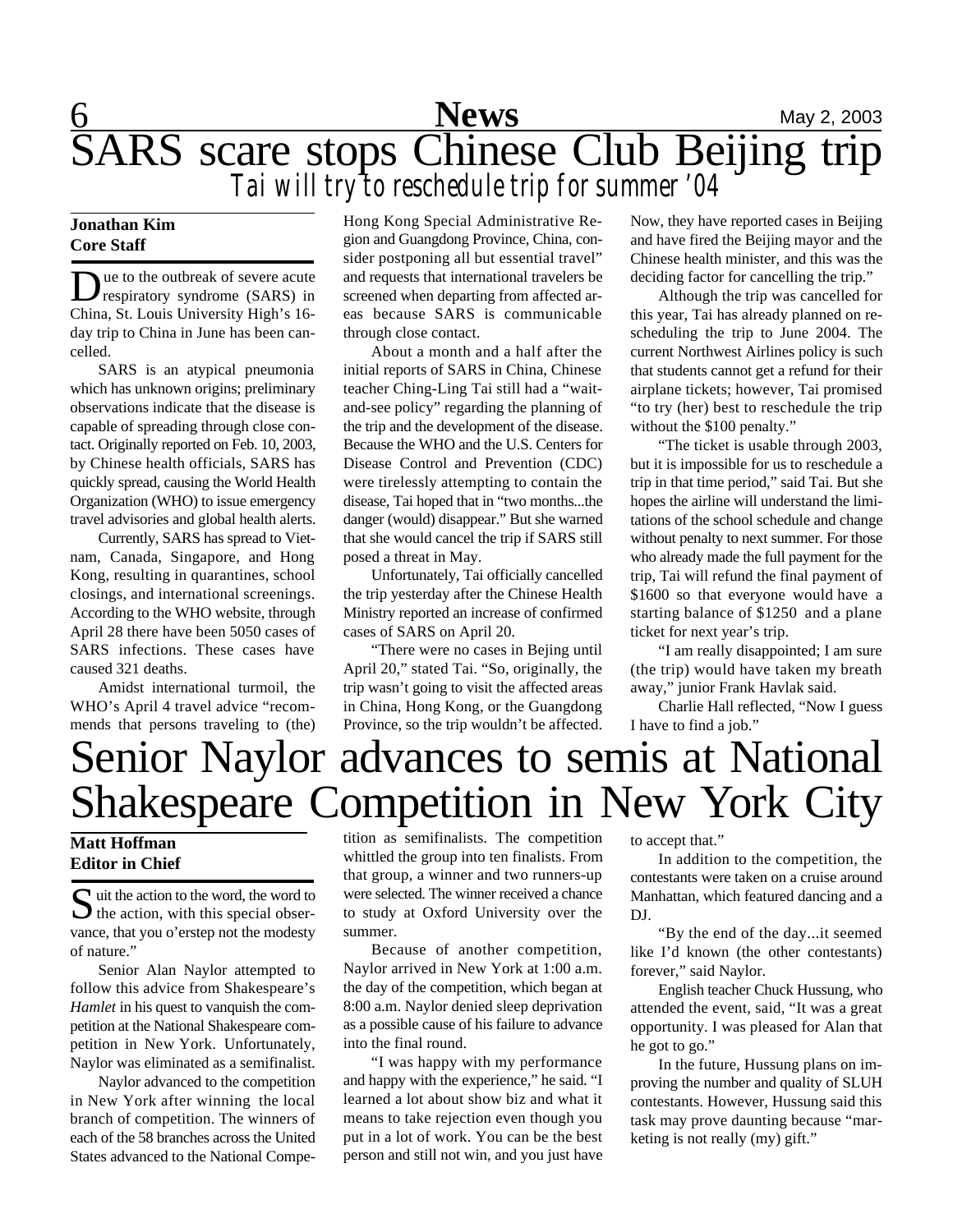## <u>May 2, 2003 **Sports** 7</u> Volleyball defeats CBC, ranks high in MCC **Sports**

### **Nick Engle Reporter**

**A** fter coasting by Lafayette<br>Central Tournament, the Jr. Bill fter coasting by Lafayette last weekend to win the Parkway Volleyball squad looked forward to a much more challenging game against MCC rival CBC on Tuesday. A more challenging game is exactly what they got.

The Jr. Bills had already defeated CBC once this year at CBC, so the Cadets were gunning for revenge.

The first game was even early on. The Jr. Bills were able to ride sophomore Joe Guntli's hitting and got out to a 6-5 lead. But poor serving and miscommunication on a passed ball al-

lowed the Cadets to take the lead 10-7, and forced the Jr. Billikens to call a timeout to try to regroup. The Volleybills temporarily closed the gap to within two with an Alex Lepp diving save and an Andy Lowes kill, but the Cadets took advantage of SLUH errors and pushed their lead to 13- 9. More unforced errors by the Jr. Bills allowed the game to go to CBC by the score of 15-9. The team looked disap-



**Brian Guntli volleys the ball to a teammate.**

pointed with their performance and went to the bench to try and pump themselves up for the next game.

The second game looked like a CBC rout early on as the Cadets blocked their way to a 6-1 lead. The Jr. Bills once again

looked shaken-up due to poor hitting and broken plays. Then Alex "Red Baron" Lepp stepped up to the end line to serve. The Red Baron had the Cadets in his

> crosshairs as he fired tough serve after tough serve. A Joe Guntli kill and an Andy Halaz block propelled the Redbaronbills to the lead by the score of 7-6.

> CBC tried to battle back and the play was even on both sides for a couple of points. But Lepp, with the enemy in his sights again, took to the skies and once again became the emotional leader of the Jr. Billikens. His serves, along with a Joe Guntli kill, allowed SLUH to increase their advantage to 11-9. After a slight letdown, the Jr. Bills finished off

the game by the score of 15-13.

The third game would decide the match, and the Jr. Bills came out ready to play. The squad creeped out to a 5-3 lead with the help of a Joe Guntli ace. The

**see SPIKE, 8**

# acrosse continues strong behind junior Zaegal

### **Jim Fox Reporter**

This past week, under the weight of the very hectic end of the academic year, very hectic end of the academic year, the Jr. Bills' lacrosse team played only one game and had two rainouts.

 After games against both Parkway West and CBC were rained out, the team played Parkway South on Wednesday and came out victorious, 17-10.

 The Laxbills (8-2) went to Parkway South Middle School to play a very good Patriots team. The game figured to be high scoring, considering that both teams have very high-powered offenses.

 The first quarter started with much SLUH ball control, but South was able to score first. The SLUH offense would not stand for that, though, and soon got into a scoring groove. Winning seemingly every ground ball, the Laxbills were able to rack up the goals in the late first and early second quarters to go ahead 11-3. However, foolish penalties and sloppy clearing cost the Jr. Bills, and the Patriots trimmed the lead to 11-6 by half time.

 The third quarter saw more lousy play from a very capable U. High team, and the Patriots were able to trim the lead at two separate points from 11-8 and 12-9.

 Outstanding play from goaltender Ben Zaegel saved the Jr. Bills from allowing their lead to shrink on several occasions. At one point, a South player had driven to the cage and drew a double team from the crease defender of the Laxbills. The player driving then dumped the pass to the crease attackman, but Zaegel was up against him one-on-one. The player faked low, then high, and Zaegel mirrored him perfectly, blocking the goal. Then, when the player went to shoot, Zaegel's stick was right in front of his, and Zaegel stoned him cold.

 "Ben has been doing a tremendous job for us. He has been sharp back there all year," said attackman Travis Dum of the junior standout keeper.

 After the Junior Bills came out strong in the fourth quarter, after the tiring third, they jumped back on top of the Patriots. Senior Ryan Dugan, who led the team in points with seven goals and one assist, scored three crucial goals in a row to give the Laxbills a six-goal lead and put the game out of reach.

 This next week will be a big one for the Jr. Bills, with games against Lafayette, Vianney, MICDS, and Rockhurst on Monday, Tuesday, Thursday, and Saturday, respectively. Please consult the bulletin board or your lacrosse playin' buddies for times and locations.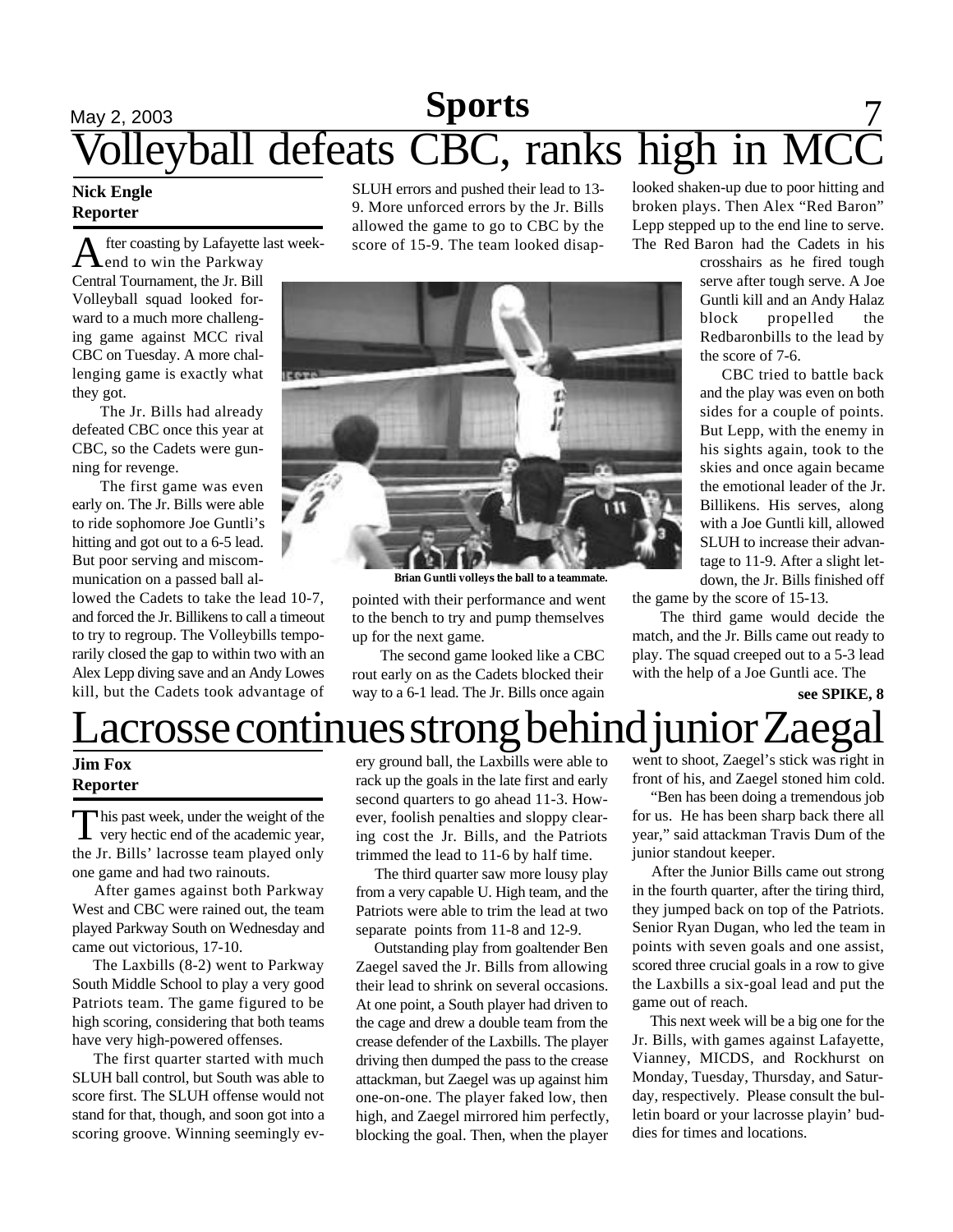# **8 Sports** May 2, 2003 Track places fifth at Ladue Invitationa

### **Matt Killiany Reporter**

Let Thursday, the Trackbills competed in the Ladue Invitational at MICDS. In spite of stormy weather early ast Thursday, the Trackbills competed in the Ladue Invitational at in the day, the conditions cleared, the meet went on as scheduled, and the team set records in several events.

 The meet began with the 3200-meter relay. Pete Schaefer, Kevin Crean, A n d r e w Linhares, and Steve Nagel combined to post a time of 8:05.1, setting a new meet record, and a time second only to East St. Louis in

**Freshman Stephen Simmons takes the baton on yesterday at the Clayton Inv. Thomas Moore watches after completing his leg.**

the area this year. East St. Louis and the Jr. Bills began a face off on Thursday at the Clayton Invitational, and they will finish it on Saturday. When pressured by East St. Louis, the relay team believes it can still drop several seconds off its time.

 The team posted impressive times in the 400-meter relay (45.8) and the 1600 meter relay (3:35.4).

 Hurdlers also had impressive performances at Ladue. Peter Allen ran a 16.59 800 with a time of 1:59. In the 3200, Drew Noblot ran a 10:05 for third place, setting a personal record in the two mile. However, the show was stolen by sophomore Alex Muntges, who ran a 10:10 to break a 23-year-old record.

 Behind these efforts, the team managed a fifth-place finish. With a few more points, the team could have easily finished as high as third. Nevertheless, the team had a fairly good day on the whole.

 Last night at All-American Sports Complex, the Rollerbills smashed Chaminade 10-1. Junior Dane Moody opened up the game for the Jr. Bills, making the score 1-0. Moody scored five goals on the game. At half the Rollerbills led 5-1. Junior Pat Sommer scored two goals on the night, and freshman Clint Mohs and seniors Paul LaMartina and Nathan Linneman all scored a goal.

# *PREP NEWS* NIGHTBEAT

### **IUNIOR BILLS SHOOT ROLLERBILLS SMASH CHAMINADE DOWN FLYERS TWICE**

### VOLLEYBILLS DEFEAT CHAMINADE

The Jr. Bills volleyball team defeated Chaminade in a blowout 15-5, 15-9 at SLUH. The team was aided by Alex Lepp's serving and junior Andy Lowes's hitting.

in the 110-meter hurdles to earn fourth place. More impressive, though, was freshman Stephen Simmons's second place finish in the 300-meter hurdles. His time of 41.2 seconds was 0.4 seconds faster than the previous freshman record set in 1987. High jumper Tim Steitz earned yet another victory with a jump of 5'10". Several quality performances were turned

> in by the distance squad. Despite being a little fatigued from his anchor leg of the 3200, Crean managed to finish second in the 1600.

 Schaefer, slowed by his 1:57 split in the 3200 relay, finished second in the

Last Monday and Tuesday, the Vianney relays were held. For the most part, this was an opportunity for upperlevel JV athletes to get varsity racing experience. The true varsity took most of the meet off in preparation for upcoming meets.

 Next week begins the stretch run of the season. On Saturday, the team competes in the finals of the Clayton Invitational. This meet is one of the most competitive meets of the year. Maps to Clayton's track can be found on the track team board beneath the library. In addition, next Thursday and Friday are the MCC conference championship meets, with the varsity and JV team's competing on Thursday.

## SPIKE

(from 7)

game was pretty even from then on until junior Greg Vollmer sacrificed life and limb to dive into the bleachers to save a ball and give the Jr. Bills the point.

This outstanding effort by Vollmer seemed to give a newfound energy to his team. With a Lowes kill, the Jr. Bills brought the score up to 11-8. The Jr. Bills didn't look back from there and closed out the game by the score of 15-10.

Although the team had already beaten CBC earlier this year, this win was important because it allowed the Jr. Bills to stay near the top of the metro area rankings as well as the MCC.

On Wednesday, the TQBills hosted Oakville. The first game was much closer than it should have been, due to many errors by the varsity team. However, the Jr. Bills eventually pulled out the game by the score of 15-12.

In the second game, the Jr. Bills played more up to their expectations. Quickly jumping out to an 8-3 lead allowed the Jr. Billikens to coast to victory. A Halaz ace and a Joe Guntli kill gave the team a 12-5 lead.

The Jr. Bills didn't waste any time shooting the dying horse. With Lowes laying the smackdown on kills and a Joe Guntli ace, the Jr. Bills powered their way to an easy 15-6 win.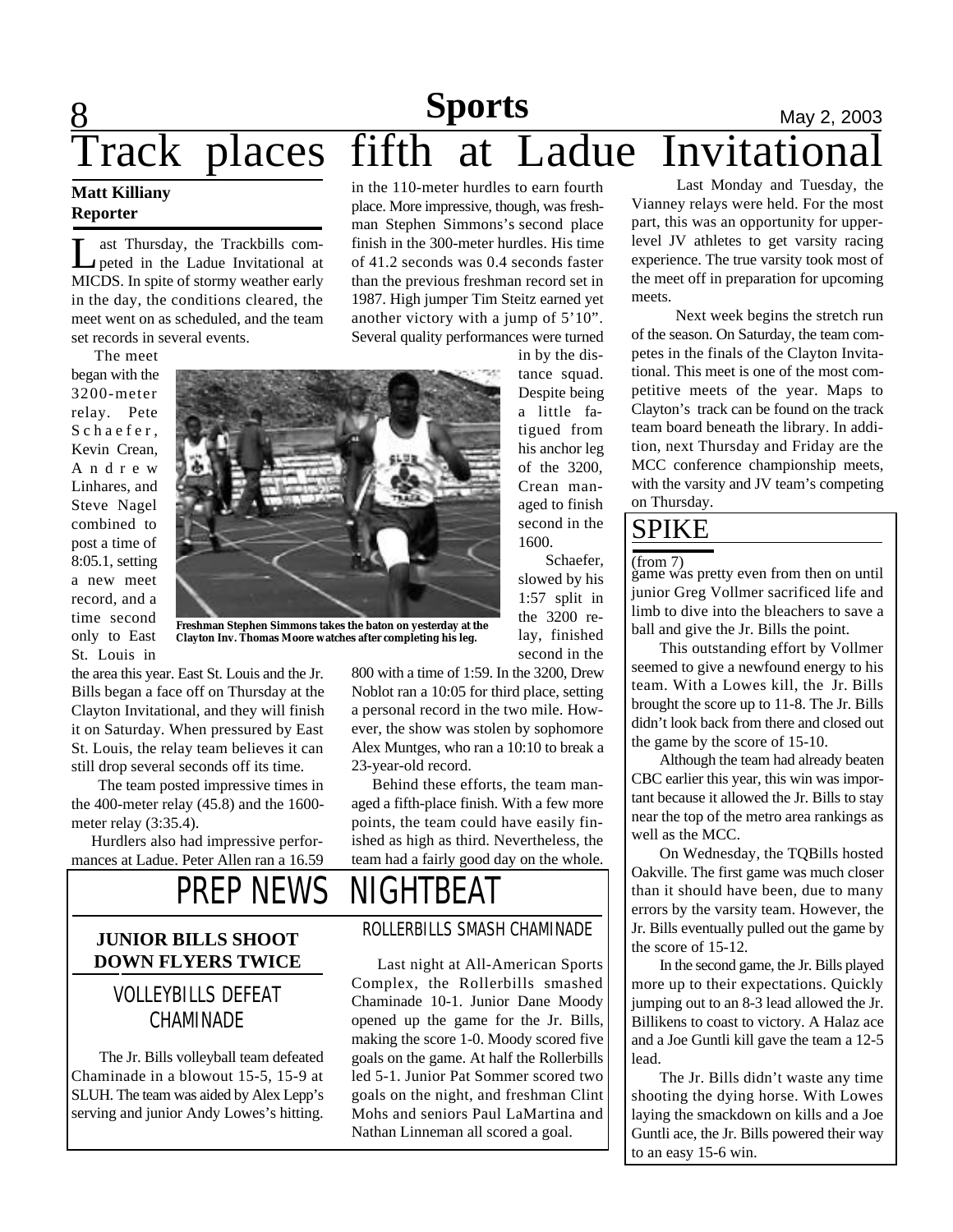## May 2, 2003 **Sports** 9 Rugby finishes off season in Dal **Sports**

### **Nick Albrecht Reporter**

 $\overline{\mathsf{L}}$ ast weekend, the Druids Rugby Club traveled to Dallas to compete in the Western Championship Tournament. The Druids entered the tournament seeded number two in Missouri and number six in the Western Division. The Druids arrived in Dallas Friday night as a strong but incomplete team with players having injuries or prior commitments.

The Druids' first game was on Saturday afternoon against the team hosting the tournament, the Dallas Jesuit Prep Rangers. Dallas Prep had already lost a game that day, but the Druids came out looking flat and ended the game in an 8-8 tie.

The Druids only had a couple hours off before they were to play Highlands, the number one team out of Texas. The Druids looked much better than they did in the first game, but they were unable to produce any points against Highland. Playing much of the second half short, with a Druids player put into the sin bin, fatigue eventually caught up with the Druids, allowing Highland to score several second-half tries and win the game 22-0. Highland would move on to win the tournament, and the game would also be the Druids' only loss of the tournament.

The Druids started early Sunday with a nine o'clock game against Jenks from South Dakota. The Druids looked much sharper than they did the previous day, spending most of the game in the Jenks half. The team scored nine points, all on penalty kicks by Clark Taylor, while shutting out Jenks, 9-0.

The Druids' final game was against Broken Arrow from Oklahoma. The team was still performing well despite having already played three difficult games. In the second half, Ben Clement and Ryan Weis got together to score what the referee described as the best try that he had seen in "four or five years." The two ran

SPRING FLING ROCKS THE UPPER FIELD



**On Saturday, April 26, STUCO sponsored their annual Spring Fling. During this day of fun and festivities, students participated in obstacle courses, Sumo wrestling, and other frivolous fun. Other students watched bands such as The Randall-Triska-Naert-Haenni Experience (above) rock out.**

around passing to each other for forty meters, dropping back again to support one another until they were able to beat the defense and score the try. This score put the Druids up 10-3 with only a few minutes left in the second half. Unfortunately, Broken Arrow continued to fight and were able to break through the back line to score in the center of the try zone. They made the kick to make the score 10- 10, and the game ended in a tie.

The Druids are already looking forward to next year and hope to come back even stronger. The entire team would like to thank everyone who came out to the games, as well as their coaches, Sue Walsh and John Paul Shen.

### ANNOUNCEMENTS

Notice to all bikers and other interested students: there will be a meeting to begin organizing the SLUH team for the 2003 MS150 this coming Tuesday, May 6, at activity period. The MS150 is a two-day, 150-mile, well-organized and fully-supported race planned by the Multiple Sclerosis Society to raise money in the battle against MS. Last year, only two SLUH students were on the team, along with a small group of teachers and other adults. We would like a much larger group for the coming year and want anyone interested in challenging themselves while helping a great cause to attend the meeting. Planning a few months ahead of time allows you to collect money and train over the summer. If you have any questions before next Tuesday you can speak to Mr. Moore in the Foreign Language office or junior Ryan Vierling in homeroom M224.

Washington University alum and Killeen Studio Architect Justin Diles will speak during activity period on Tuesday, May 6th. He will discuss life as a student of architecture and a working architect. This presentation will take place in the art gallery. Please arrive promptly so that the presentation can begin on time.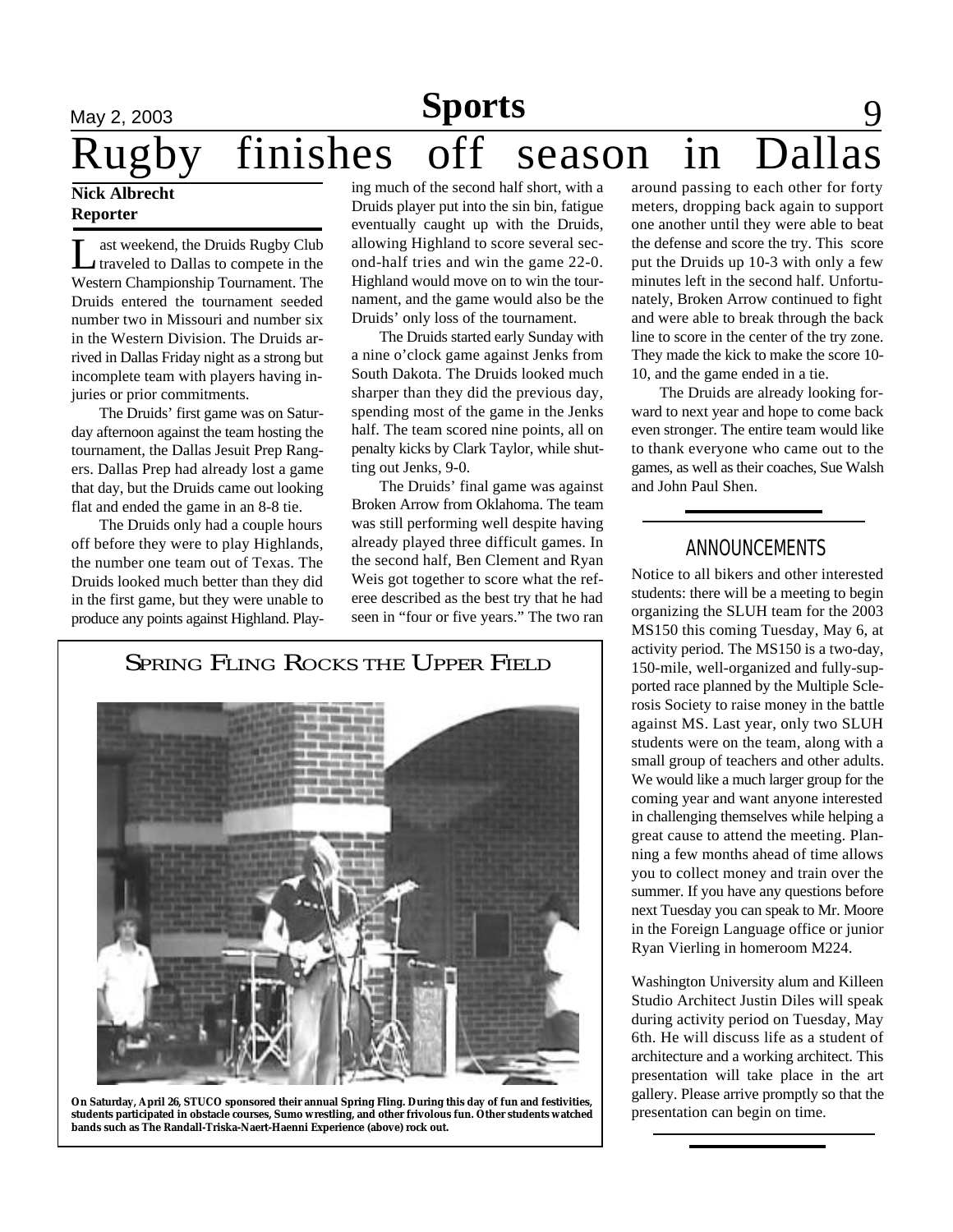#### (from 1)

were going to get through it without it coming up this year, but it popped up," joked Clark.

Senior Nate McMahill began the discussion by noting that, though Advanced Placement and honors classes are more difficult, "I think the reward is in how it's prepared me for college." He also noted that when he was applying to college, "All my schools wanted my unweighted GPAs."

Senior Tim Rubbelke took the opposite view, saying that Mizzou was more interested in his class rank. If his grades had been weighted, he argued, he could have received more scholarship money. However, he acknowledged that the situation varies from school to school. "Either way you're going to hurt some students," he said.

Linda Howenstein noted that, when her four older children went to college, schools looked less at applicants' weighted grades and more at the difficulty of the courses the applicant had taken. She also noted that she had kids who attended a Belleville high school which used weighted grades. "(The weighted grades) gave our kids a false sense of security," she said.

Maureen Mahach saw tests like the SAT and ACT as more important than using weighted grades. She said, "When the standardized test scores come out, the colleges know who really knows the material and who doesn't."

A vote by show of hands during the discussion favored unweighted grades by a large majority.

Clark wrapped up the discussion on weighted grades by saying, "We'll discuss that next year I'm sure."

Clark then introduced the last topic of discussion, which was tolerance. "We pride ourself in trying to be accepting of all," he said. He briefly reminded the members of the committee of some concern last year about the treatment of homosexual students at SLUH, and of the formation of the Special Needs Committee and the resurrection of the Diversity

#### Team.

"(The Diversity Team) has done some work with (the idea of) tolerance of all," Clark said, citing recent prayer services and a forum led by the team as examples of its efforts.

Clark continued, "There are a good number of young men who feel that they are a part of the SLUH community and (they feel that) they should be able to enjoy anything and everything that's happening at St. Louis University High School, including going to dances."

Before opening the floor for comments, Clark took the opportunity to reiterate what is currently the school's official stance on the issue of same-sex dates: "As long as we continue to have date dances and express that you need to have a date at these dances, if we allow young men to bring same-sex dates, we would be promoting, as a school, that lifestyle, which is against the Catholic Church." Clark added that if a student wishes to go to a dance without a date, he must speak to Clark about it first.

Matteline began the discussion by questioning whether a gay student who takes a male date to a dance is in fact sinning if no sexual act is performed.

Clark responded to the question by explaining that SLUH's date dances are meant to be an "opportunity for the young men to begin the courtship of dating. If the dance is here and we're beginning this courtship...in the end, it would lead to developing a relationship."

Junior Chris Seals noted the complexity of the issue by saying, "As soon as you allow (same-sex dates), it gets promoted even if you don't intend for it to be promoted."

Senior Tim Lauth questioned the nature of dances. "Nowadays, (dances) are more about having fun," he said. "I would probably venture to claim that it's just students having fun in a setting that's unique from their everyday lives.... I don't think it's a courtship ritual." Lauth added that if the dances are no longer about forming relationships, then it should not be a problem if a student were to take a

same-sex date to a dance.

"I'd probably feel a little uncomfortable if I saw two guys going to a dance together," said junior Sean Rapp, who didn't think a dance should be someone's first exposure to same-sex relationships. "I think that might take away from the enjoyment that's supposed to be had at the dance."

Clark responded by noting, "If you were at a dance and a young man came with another young man, you wouldn't be the only one who was shocked or taken aback, because it's just something that you're not used to."

"I was taught sophomore year here in our theology classes that being a homosexual is natural," said junior Dan Lieser. "Because of that, why would it be a bad thing for a homosexual to have a healthy, ideally non-sexual realtionship, or future life partnership?"

Continued Lieser, "The administration made a Special Needs Committee, and it was basically forced upon them last year with the Allies. But what has been my experience this entire year is the administration (does not) want to talk about it." Lieser also said that he would be surprised to see the administration's policies on these issues in writing, either in the *Prep News* or in the Parent-Student Handbook. "It seems to me that the administration needs to take a stand, one way or the other," he said.

Lieser commented on the school's current policy, saying, "If these dances are date dances, then it doesn't make sense for you to be able to go by yourself, because then it's not a date; therefore it's not a date dance."

Lieser also responded to comments that same-sex dates would make other people uncomfortable. "I don't think we should have all the guys bring in their dates, have them line up, and have everybody judge whether or not they would be distracting to the other dancers," he said. "If someone is going to have to feel a little uncomfortable to create an accepting, truly Catholic atmosphere, then I think that's a **see ACSA II, 11**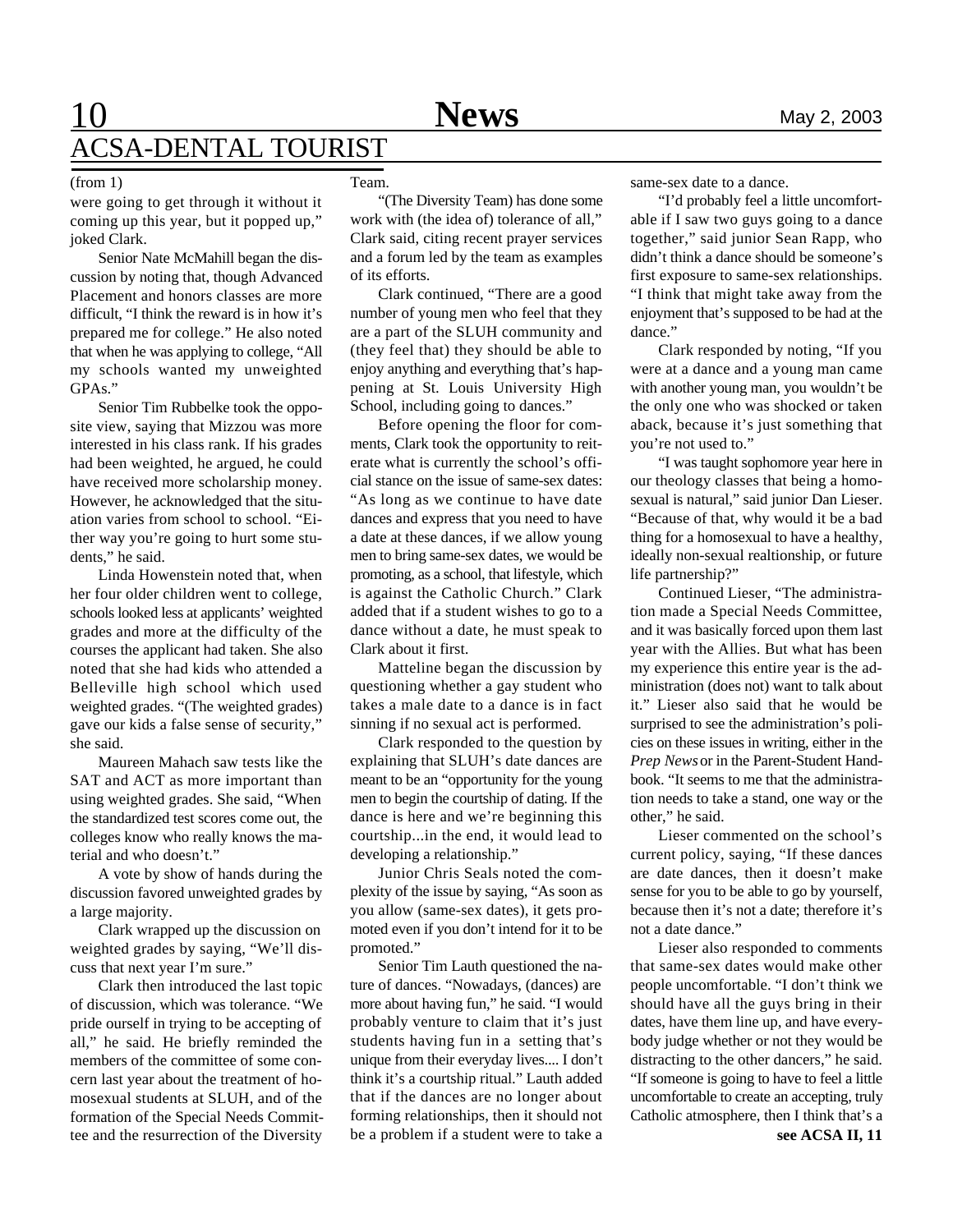### HAGAN

James F. Robinson, after whom the library is named, the Danis family, whose name the theater lobby bears, Martin Currigan, S.J., of the Currigan Room, Daniel L. Schlafly, '28, whose name is on the reading room in the library, and George and Anna F. Backer, after whom the school named the building, as people honored by the school in this way.

"Well, we don't name too many things around here," said Vice President for Advancement Thom Digman of the honor.

Hagan, whom the plaque identifies as "arguably the most well-known Jesuit in the history of St. Louis University High" and "synonymous with the school," has spent more than 51 years at the school, 29 of which he spent as moderator of the rec room.

"What he's done," said Sheridan on Thursday, "is he's taken his adult years as a person and just given them to the students. He didn't ask for anything in return: didn't ask for a wife, didn't ask for children, didn't ask for materials. He just said, 'Well, here's what I have, and this is how I honor God—by serving these young men at this school.'"

### EMPIRE STRIKES

### (from 1)

ball team. He has been a member of the SLUH Board of Trustees for a total of fifteen years, and chaired Cashbah twice.

For Joe Castellano, this year's Backer Award winner, this is, though, "a series of things I (did); that's what I (did), not who I am." Castellano grew up in South St. Louis and attended SLUH from 1967- 1971. During his time at SLUH, Castellano was the president of STUCO and a captain of the 1970 football team, which won the state championship.

Castellano credits SLUH with giving him a "balanced education which encourages you to succeed in a lot of things academically, but, most importantly, it reinforces the values that you really need to succeed in business or anything."

SLUH was also instrumental in the growth of his faith, which has helped **see ER, 12**

His dedication to the rec room and to the students is demonstrated in his increasing the number of pool tables from seven, when he began, up to 32, including a few bumper tables. He also added a row of miniature basketball hoops, which have since been taken down. (from 1) in forming relationships with so many his dedication to the rec room and to in forming relationships with so many

> Jesuit Superior Jim Knapp, S.J., commented on Hagan's time at the school: "He has spent the better part of his time here running the rec room and the rifle range, which is part of the rec room.... If you go almost anywhere in the country and you talk to a SLUH grad, they would say something about the rec room and Fr. Hagan."

> "I probably spent more time down there than any other teacher," said Hagan.

> He no longer works in that capacity, but he is not absent from the halls, and the honor recognizes this effect as well.

> "Since he's not actively teaching," said Digman, "he walks around the halls with a list of kids that he's going to see, kids that might be struggling, and makes sure they know somebody's interested in them, gets them help if they need help, and really kind of pushes them on."

> > Sheridan described Hagan's interest

## ACSA II

very small price to pay."

Riley followed Lieser's comments by saying, "You bring a person that you're going to have fun with. If you're going to have fun with another guy, then bring another guy."

McMahill was wary of other students' bringing male dates to dances. "If you choose to bring male dates, I think it's destructive to everyone," he said. He predicted that a student who did bring a male date would be the subject of ridicule because not everyone would be fully accepting of it.

By the time it was 8:30, many members of the committee had not gotten a chance to express their views on the topic. However, the time constraint forced Clark to close the meeting. He closed by saying, "My door, Dr. Schenkenberg's door, Mr.

students as "just remarkable." And, even when he is not feeling well, he still comes to the school.

The committee that selects the Backer Award winner decided to distinguish the rec room in this way after, Knapp said, "It had been talked about informally for a couple of years."

Digman said, "Fr. Hagan's name came up (for the Backer Award), but Fr. Hagan couldn't be considered for the award because he's not an alumnus. He probably embodies all of the qualifications for the award except for the most important part—he's not an alumnus."

Therefore, the committee "came up with this way to recognize his commitment to the school," said Digman.

Sheridan said, "It's that type of investment that makes (SLUH) a remarkable place."

As of Thursday, Hagan reported not knowing that the school was naming the rec room after him. Hagan knew he was being recognized, but didn't realize that the honor included the naming.

"That's news to me," he said, continuing, "I didn't realize my name was put on (the rec room)."

(from 10) McCall's door, are open. That's where we are right now. I don't know what else to say, except thanks for coming."

> Informal discussion on the issues continued among the committee members as they went to their cars.

### VENGA

#### $(from 5)$

Clark said as soon as students became aware of the policy they came to him and asked that buses be allowed because they would "make tranportation to Prom and back to after-parties a lot easier."

Thus, the administration decided to allow buses this year.

"We're going to let students do this on a trial basis," said Clark. He did add, however, that, if use of buses is abused, the policy will be reinstated.